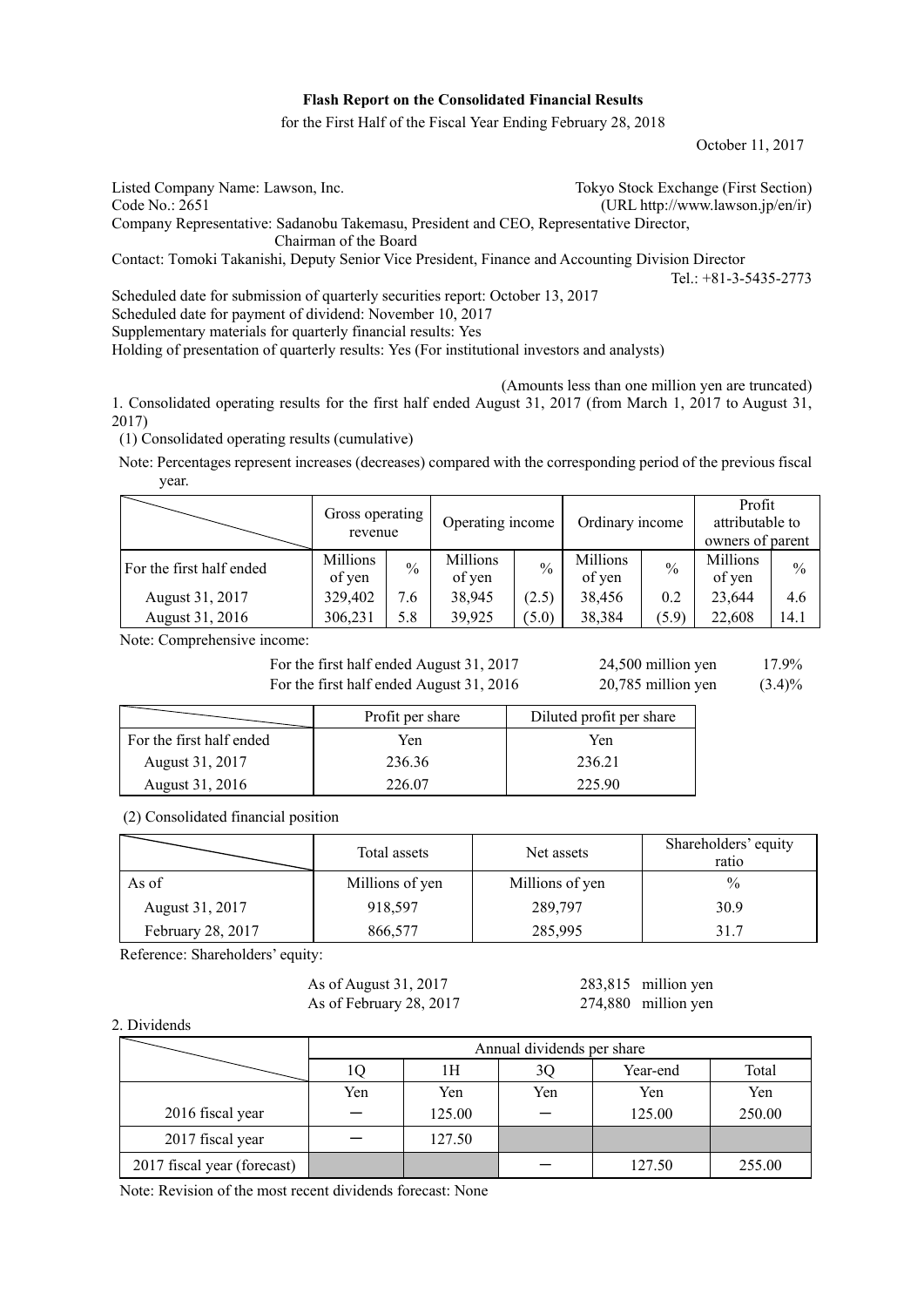3. Forecast of consolidated operating results for the 2017 fiscal year ending February 28, 2018 (from March 1, 2017 to February 28, 2018)

Note: Percentages represent increases (decreases) compared with the corresponding period of the previous fiscal year.

|                  | Gross operating<br>revenue |               | Operating income   |               | Ordinary income    |               | Profit attributable<br>to owners of<br>parent |               | Profit<br>per share |
|------------------|----------------------------|---------------|--------------------|---------------|--------------------|---------------|-----------------------------------------------|---------------|---------------------|
|                  | Millions<br>of yen         | $\frac{0}{0}$ | Millions<br>of yen | $\frac{0}{0}$ | Millions<br>of yen | $\frac{0}{0}$ | Millions<br>of yen                            | $\frac{0}{0}$ | Yen                 |
| 2017 fiscal year | 672,000                    | 6.4           | 68.500             |               | 65,500             | 10.3)         | 33.500                                        | (8.0)         | 334.81              |

Note: Revision of the most recent consolidated operating results forecast: Yes

(1) Change in significant subsidiaries during the quarterly consolidated period (Changes in certain specified subsidiaries resulting in changes in scope of consolidation): None

Added: None Excluded: None

- (2) Adoptions of specific accounting methods for preparing quarterly financial statements: None
- (3) Changes in accounting policies, changes in accounting estimates or restatements
	- 1. Changes in accounting policies associated with revision in accounting standards: None
	- 2. Changes in accounting policies other than 1. above: None
	- 3. Changes in accounting estimates: None
	- 4. Retrospective restatements: None

(4) Number of shares outstanding (common stock)

| 1. Number of shares outstanding at the end of period (including treasury shares) |             |                          |             |
|----------------------------------------------------------------------------------|-------------|--------------------------|-------------|
| As of August 31, 2017:                                                           | 100,300,000 | As of February 28, 2017: | 100,300,000 |
| 2. Number of treasury shares at the end of period                                |             |                          |             |
| As of August 31, 2017:                                                           | 244.923     | As of February 28, 2017: | 285,191     |
|                                                                                  |             |                          |             |
| 3. Average number of shares during the period (cumulative six months)            |             |                          |             |
| As of August 31, 2017:                                                           | 100,034,650 | As of August 31, 2016:   | 100,007,647 |
|                                                                                  |             |                          |             |

Note: This flash report is exempt from quarterly review.

Note: Descriptions on appropriate use of financial performance forecasts and other special notes

Forward-looking statements presented herein such as financial forecasts are based on currently available information and certain presumptions deemed to be reasonable as of the date of announcement. The achievement of said forecasts cannot be guaranteed. Actual results may be materially different from those in the forecast as a result of various factors. For preconditions of these financial forecasts and notes concerning their use, please refer to "1. Qualitative Information Regarding Quarterly Financial Results, (3) Explanation Regarding Forward-looking Statements" on page 8.

<sup>4.</sup> Notes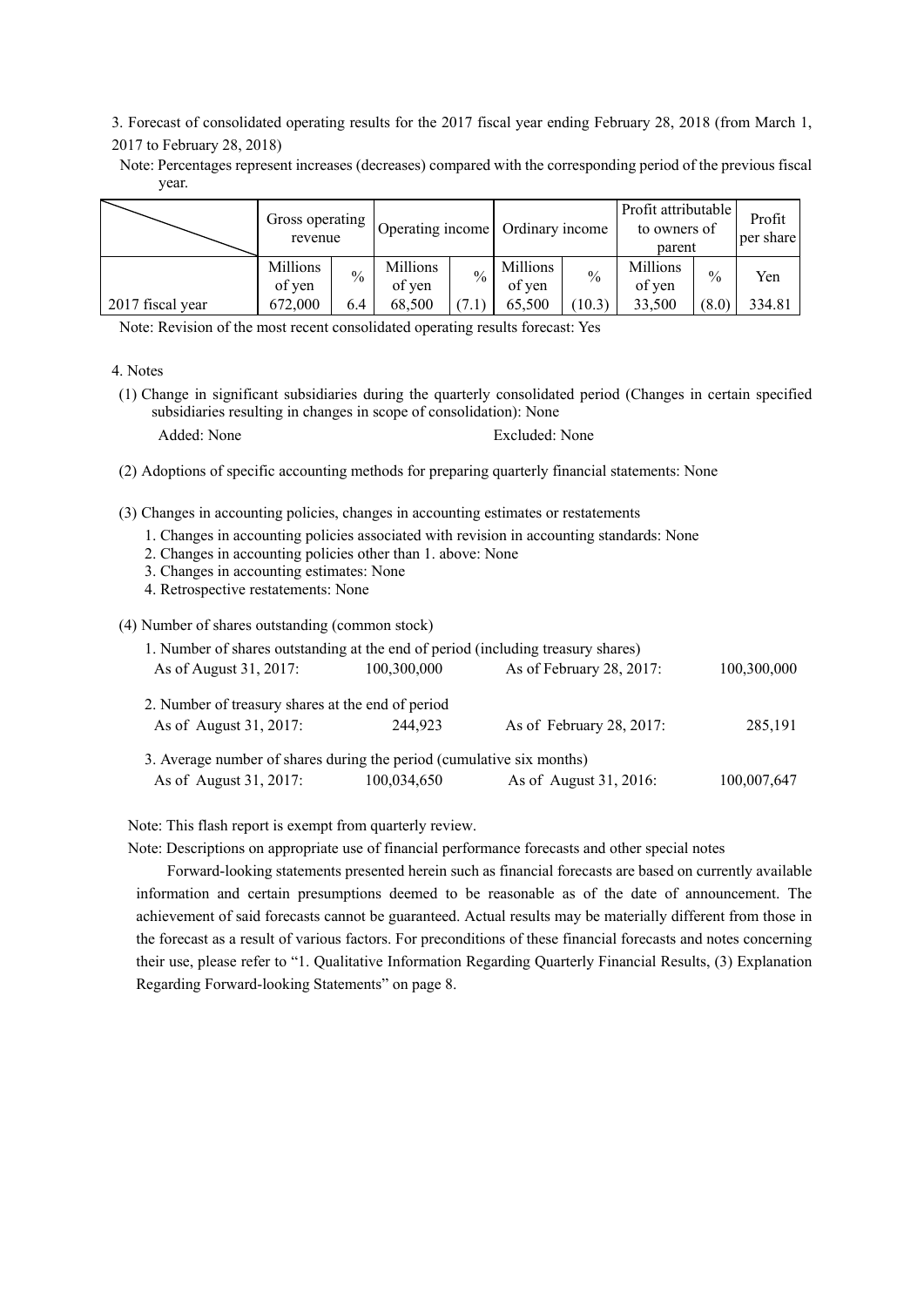## Contents

| 1. Qualitative Information Regarding Quarterly Financial Results <b>Conserversion Conserversity</b> Conserversity Conserversity                                                                                                | $\overline{2}$ |
|--------------------------------------------------------------------------------------------------------------------------------------------------------------------------------------------------------------------------------|----------------|
|                                                                                                                                                                                                                                | $\overline{2}$ |
| (2) Explanation Regarding Consolidated Financial Position (2) Explanation Regarding Consolidated Financial Position (3)                                                                                                        | 8              |
|                                                                                                                                                                                                                                | 8              |
|                                                                                                                                                                                                                                | 9              |
| (1) Consolidated Balance Sheet manufactured and a series of the Sheet manufactured and a series of the Sheet manufactured and series of the Sheet manufactured and series of the Sheet manufactured and series of the Sheet ma | 9              |
| (2) Consolidated Statement of Income and Consolidated Statement of Comprehensive Income materials                                                                                                                              | 11             |
| Consolidated Statement of Income contact the material contact of the material statement of Income contact the material statement of $\sim$                                                                                     | 11             |
|                                                                                                                                                                                                                                | 12             |
| (3) Consolidated Statement of Cash Flows (3) Consolidated Statement of Cash Flows (3) Consolidated Statement of Cash Flows (3) Consolidated Statement of Cash Flows (3) Consolidated Statement of Cash Flows (3) and $(3)$     | 13             |
| (4) Notes to Consolidated Financial Statements (2001) and the Consolidated Financial Statements (2001) and the Consolidated Financial Statements (2003) and the Consolidated Financial Statements (2003) and the Consolidated  | 14             |
| (Going Concern Assumption) <b>Concern Assumption</b>                                                                                                                                                                           | 14             |
|                                                                                                                                                                                                                                | 14             |
| (Additional Information) <b>With the Contract of Additional Information</b>                                                                                                                                                    | - 14           |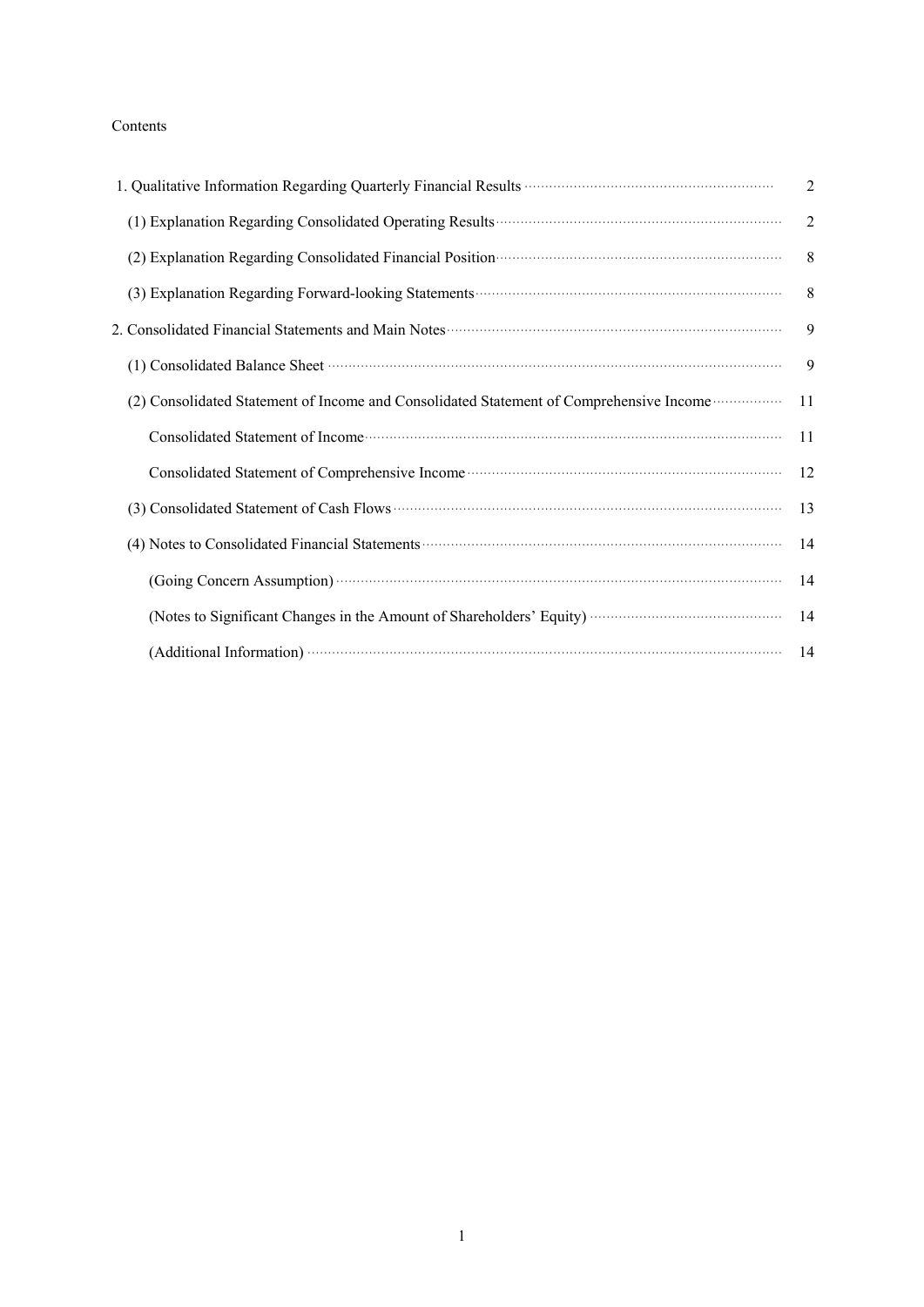#### **1**.**Qualitative Information Regarding Quarterly Financial Results**

#### **(1) Explanation Regarding Consolidated Operating Results**

During the first half of fiscal 2017, six months from March 1 to August 31, 2017, we have advanced and accelerated our "1000-Day Action Plan", which is in its second year, and focused our business activities on building Lawson's next-generation convenience store model. The convenience store industry is now undergoing a period of drastic transformation. This is attributable to changes in community needs resulting from an aging population and the prevalence of the nuclear family, among others, which have triggered a reorganization of the industry. We have made efforts to evolve our business model as a manufacturing retailer targeting small catchment areas and to raise our store productivity to an unprecedented level toward the goal of fulfilling our customers' needs in everyday life by serving as an essential part of their communities.

As a result, for the first half of fiscal 2017 on a consolidated basis, gross operating revenue increased to 329,402 million yen (up 7.6% from previous fiscal year), operating income decreased to 38,945 million yen (down 2.5% from previous fiscal year) and ordinary income increased to 38,456 million yen (up 0.2% from previous fiscal year). Profit attributable to owners of parent increased to 23,644 million yen (up 4.6% from previous fiscal year).

Furthermore, we also focused on addressing operating risks based on the 2017 Basic Policy for Improvement of Internal Control Systems. We will continue promoting internal control even more.

Operating results by business segment were as follows:

#### **(Domestic Convenience Store Business)**

In our convenience store business in Japan, we have continued to develop products with features distinct to Lawson and strengthened our mainstay products including counter fast food items. We also endeavored to enhance store productivity by such measures as beginning the phased introduction of tablet terminals in August 2017 at Lawson stores nationwide to facilitate proper sales management of counter fast food items. Furthermore, new point-of-sale (POS) cash registers (for sales information management) equipped with an automatic change dispenser function will start to be introduced by the end of the current fiscal year with the aim of achieving higher cash-handling efficiency at stores, including expediting cash register transactions.

#### [Store Operations]

In store operations, we continued to focus on reinforcing adherence to the Three Essential Practices, which emphasizes (1) serving customers courteously; (2) offering a merchandise assortment focused on basic items with high demand; and (3) keeping our stores and communities clean. Furthermore, we also actively promoted not only existing stores but also new stores by strengthening our product lineup, and improving operations and franchise support by headquarters.

## [Merchandising and Service Strategies]

On the merchandise side, we strengthened our product capacity by expanding our merchandise assortment under our "Lawson Select" brand with a focus on daily delivered food and frozen food, as well as in our readymade dish lineup with a change in our salad range. Our lineup of rice items, our core category, was also expanded.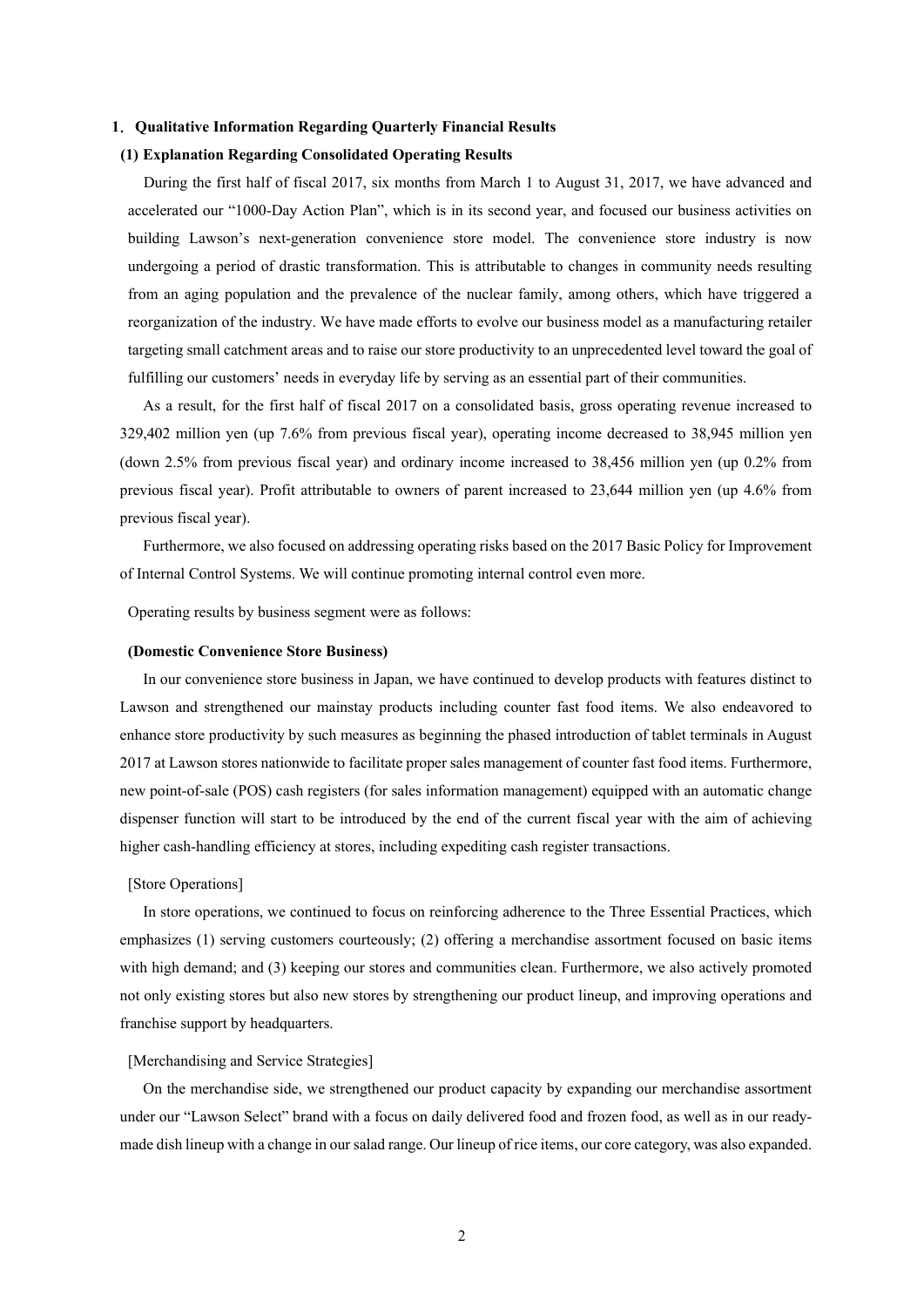In the dessert range, the "Uchi Café SWEETS X GODIVA Chocolat Roll Cake," an item produced in collaboration with Godiva with well-selected ingredients and a special production method, was launched in June 2017, and the "Uchi Café SWEETS X GODIVA Chocolat Pudding," the second collaborative product with Godiva, in July 2017. Both products received favorable feedback from our customers. In the counter fast food range, the "Deka Yakitori" (large grilled chicken) continued to record strong performance, while in June 2017 the "L-Chiki" (fried chicken), upsized by approximately 40% to around 110 g, also enjoyed robust sales.

Furthermore, in May 2017, five new products were added to our bran bread series<sup>\*1</sup>, popular among healthconscious customers, including sandwich bran bread and bran bread anpan containing sweet red bean paste.

In addition to thus strengthening our merchandise lineup, we also enhanced our service offerings, one of which is our "Gift Cards,"<sup>\*2</sup> whose transaction value continued to remain solid.

On our sales promotion side, as part of our efforts to increase the number of purchased items per customer, we rolled out a monthly promotional "Lawson Tokuichi!" campaign, where a 10% discount was offered on "Lawson Select" chilled/frozen foods as well as some items offered in the counter cases. Furthermore, measures to effectively attract customers were launched, including a "speed lottery" themed on "HiGH&LOW THE MOVIE 2&3," which demonstrated our strength in the entertainment field.

\*1 Bran: The external layer of wheat. It contains abundant nutrition including dietary fiber, iron, calcium, magnesium, zinc, and copper. The food is noted for its low level of carbohydrates.

\*2 Gift Cards: Collective term for prepaid cards that can be used for online transactions.

| Fiscal period         | Previous 1st Half  |               | Current 1st Half   |               |  |
|-----------------------|--------------------|---------------|--------------------|---------------|--|
|                       | From March 1, 2016 |               | From March 1, 2017 |               |  |
|                       | to August 31, 2016 |               | to August 31, 2017 |               |  |
|                       | Net sales          | Percentage of | Net sales          | Percentage of |  |
| Product categories    | (Millions of yen)  | total $(\% )$ | (Millions of yen)  | total $(\% )$ |  |
| Processed foods       | 541,286            | 52.6          | 575,867            | 52.7          |  |
| Fast foods            | 241,686            | 23.5          | 257,237            | 23.5          |  |
| Daily delivered foods | 148,918            | 14.5          | 161,151            | 14.8          |  |
| Non-food products     | 96,735             | 9.4           | 98,010             | 9.0           |  |
| Total                 | 1,028,626          | 100.0         | 1,092,266          | 100.0         |  |

[Breakdown of Sales by Merchandise Category at Chain Stores in Domestic Convenience Store Business]

(Note) These figures include stores operated by both Lawson, Inc. and Lawson Sanin, Inc. as well as LAWSON THREE F and LAWSON POPLAR brand stores.

#### [Store Development]

In opening new stores, the Group continued to focus on developing profitable stores.

Regarding the entire Lawson Group, the total number of LAWSON, NATURAL LAWSON, and LAWSON STORE100 stores opened and closed during the first half of the current fiscal year stood at 493 and 154 stores, respectively, with the total number of stores in Japan reaching 13,450 as of the end of August 2017. \*3

With regard to our partnership initiatives with other chain retailers in Japan, based on business integration agreements, we are remodeling THREE F stores operated by Three F Co., Ltd. into LAWSON THREE F stores, and SAVE ON stores operated by Save On Corp. into LAWSON stores.

In June 2017, Lawson, Inc. subscribed to new shares in POPLAR Co., Ltd. through a third-party allotment,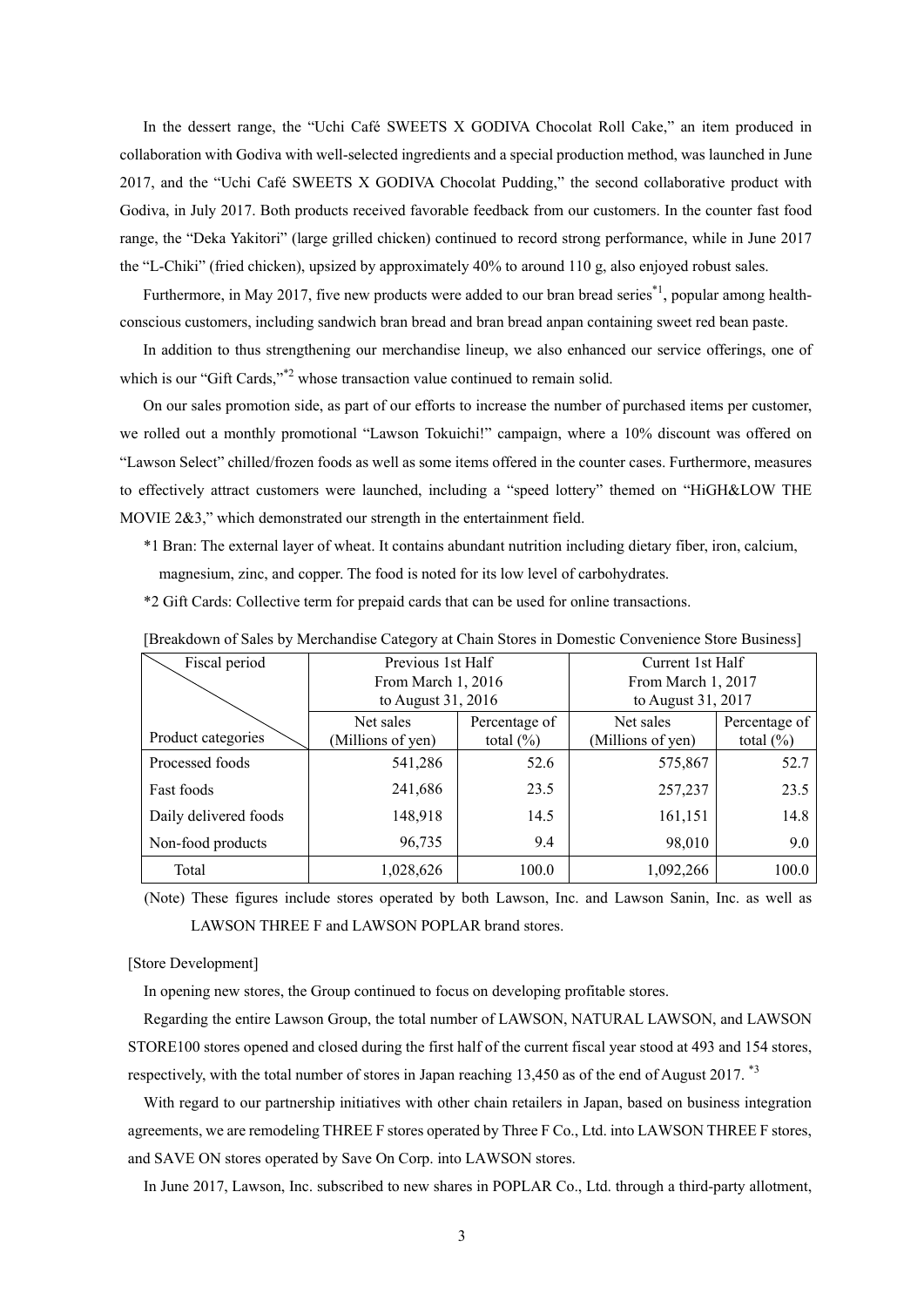expanding its shareholder voting rights in POPLAR to 18.27%. Its business alliance with the company will also be further strengthened. With regard to LAWSON THREE F stores, we opened the first LAWSON THREE F store in Kanagawa Prefecture at the Yokohama City Office in August 2017. By the end of August 2017, 6 stores in Kanagawa Prefecture, as well as one each in Tokyo and Chiba Prefecture, were remodeled into LAWSON THREE F stores. The remodeling of THREE F stores into LAWSON THREE F stores will be largely completed by the end of the current fiscal year, ending February 2018. Meanwhile, a total of 45 SAVE ON stores in Saitama Prefecture were remodeled into LAWSON stores in phases from June to the end of August 2017, with more SAVE ON stores planned to be remodeled in Chiba and Tochigi Prefectures. The remodeling of SAVE ON stores into LAWSON stores will be completed by the end of the next fiscal year, ending February 2019. Furthermore, in July 2017, Lawson, Inc. became the operator of stores located at Nagoya Municipal Subway stations, and opened 8 LAWSON stores simultaneously at certain stations.

Furthermore, by building partnerships with dispensing pharmacy and drug store chains, we offer not only OTC pharmaceuticals, cosmetics, and daily necessities, but also offer a more numerous assortment of merchandise than conventional LAWSON stores. The number of stores offering non-prescription drugs has reached 161 stores (includes 45 pharmacy LAWSON stores equipped with drug-dispensing pharmacies) as of the end of August 2017. Furthermore, the number of stores offering nursing care consultation services has reached 10 as of the end of August 2017. We will continue to engage in establishing convenience store models that address and deal with social changes such as the aging population and increased health awareness.

With respect to LAWSON STORE100, we will continue to increase the product composition ratio of 100yen items (excluding tax) by scaling down product portions to respond to customer needs for value.

\*3 The numbers of store openings and closings and total number of stores in Japan include stores operated by Lawson, Inc., Lawson Sanin, Inc. and three equity-method affiliates, Lawson Kochi, Inc., Lawson Minamikyushu, Inc. and Lawson Okinawa, Inc. as well as LAWSON THREE F and LAWSON POPLAR brand stores.

|                        | Total stores as of<br>February 28, 2017 | Change during<br>period | Total stores as of<br>August 31, 2017 |
|------------------------|-----------------------------------------|-------------------------|---------------------------------------|
| LAWSON                 | 12,172                                  | 339                     | 12,511                                |
| NATURAL LAWSON         | 141                                     | 3                       | 144                                   |
| <b>LAWSON STORE100</b> | 798                                     | (3)                     | 795                                   |
| Total                  | 13,111                                  | 339                     | 13,450                                |

[Change in the Total Number of Domestic Stores]

(Note) These figures include stores operated by Lawson, Inc., subsidiary Lawson Sanin, Inc. and equitymethod affiliates, Lawson Kochi, Inc., Lawson Minamikyushu, Inc. and Lawson Okinawa, Inc.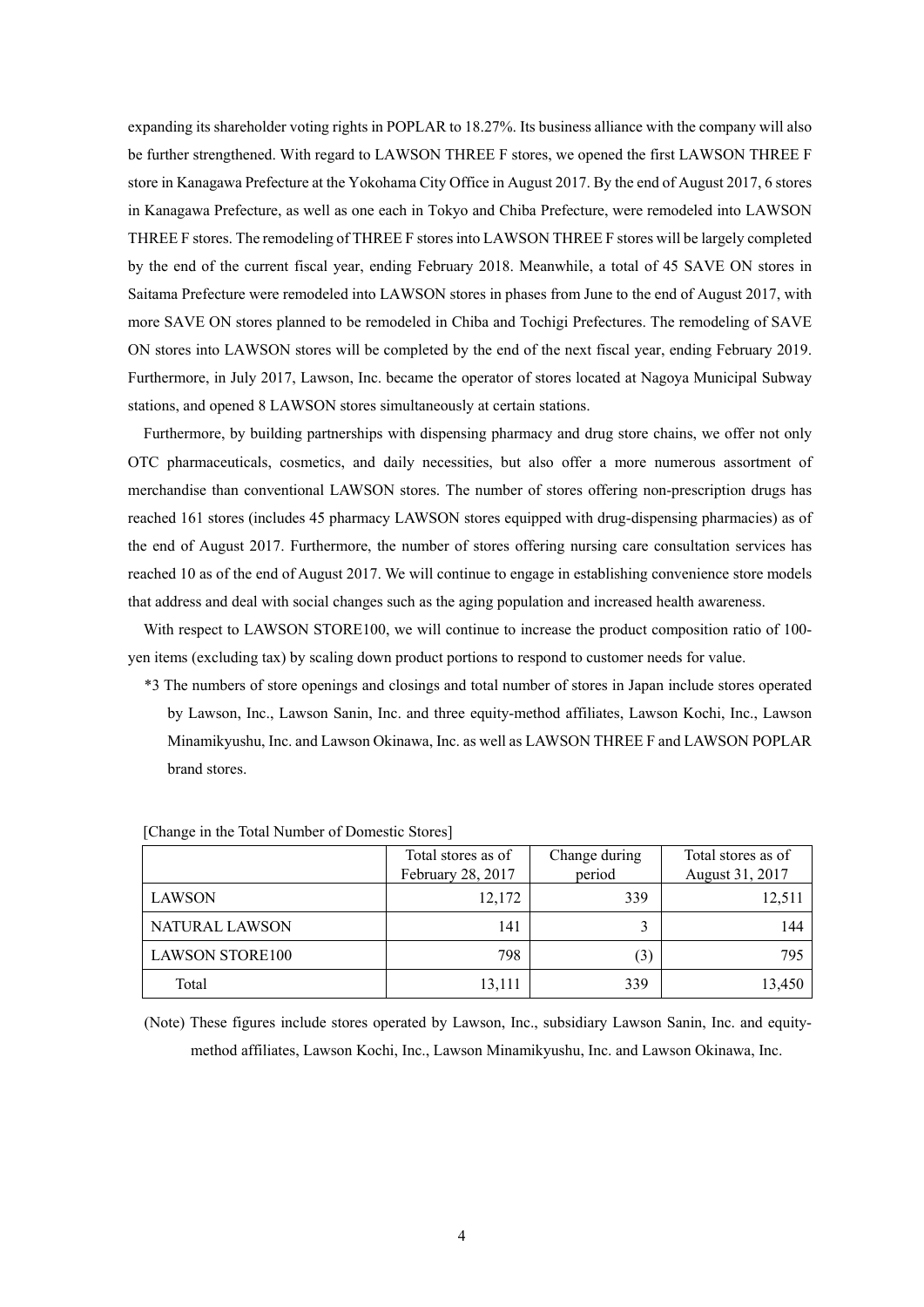| Prefecture | Number<br>of stores | Prefecture     | Number<br>of stores | Prefecture | Number<br>of stores | Prefecture          | Number<br>of stores |
|------------|---------------------|----------------|---------------------|------------|---------------------|---------------------|---------------------|
| Hokkaido   | 654                 | <b>Ibaraki</b> | 203                 | Kyoto      | 338                 | Ehime               | 218                 |
| Aomori     | 239                 | Tokyo          | 1,607               | Shiga      | 154                 | Tokushima           | 133                 |
| Akita      | 189                 | Kanagawa       | 901                 | Nara       | 135                 | Kochi               | 136                 |
| Iwate      | 168                 | Shizuoka       | 261                 | Wakayama   | 138                 | Fukuoka             | 483                 |
| Miyagi     | 230                 | Yamanashi      | 125                 | Osaka      | 1,105               | Saga                | 69                  |
| Yamagata   | 106                 | Nagano         | 175                 | Hyogo      | 667                 | Nagasaki            | 106                 |
| Fukushima  | 137                 | Aichi          | 655                 | Okayama    | 178                 | Oita                | 179                 |
| Niigata    | 154                 | Gifu           | 171                 | Hiroshima  | 205                 | Kumamoto            | 150                 |
| Tochigi    | 158                 | Mie            | 138                 | Yamaguchi  | 118                 | Miyazaki            | 104                 |
| Gunma      | 118                 | Ishikawa       | 102                 | Tottori    | 140                 | Kagoshima           | 194                 |
| Saitama    | 658                 | Toyama         | 188                 | Shimane    | 149                 | Okinawa             | 218                 |
| Chiba      | 552                 | Fukui          | 112                 | Kagawa     | 132                 | Total<br>(domestic) | 13,450              |

[Number of LAWSON stores by prefecture (As of August 31, 2017)]

(Note) These figures include stores operated by Lawson, Inc., subsidiary Lawson Sanin, Inc. and equitymethod affiliates, Lawson Kochi, Inc., Lawson Minamikyushu, Inc. and Lawson Okinawa, Inc.

## [Other]

We will strive to enhance customer convenience by additionally partnering with other companies to establish an "Open Platform" based on the networks of LAWSON stores that offer a range of services encompassing ordering, collection, and home delivery.

 Led by the Japanese Ministry of Economy, Trade and Industry, Lawson, Inc. and other domestic convenience store operators jointly issued the Declaration of Plan to Introduce 100 Billion Electronic Tags for Products in Convenience Stores. By using electronic tags, we aim to enhance store operating efficiency and continue to respond quickly to changing customer expectations.

As a result, Domestic Convenience Store Business posted gross operating revenue of 225,375 million yen (up 5.7% from previous fiscal year) and segment profit of 32,781 million yen (down 1.6% from previous fiscal year).

#### (**Seijo Ishii Business**)

The number of directly operated Seijo Ishii high-end supermarket chain stores offering quality foods reached 137 as of the end of August 2017, and sales were also strong. In June 2017, we opened the S-PAL Sendai store as the first Seijo Ishii store in the Tohoku region, which successfully attracted many customers. We will continue increasing locations such as this, where Seijo Ishii's array of premium quality products can be conveniently purchased. Furthermore, we remain committed to enhancing the brand image and corporate value of SEIJO ISHII Co., Ltd., which has marked its 90th anniversary, while absorbing the company's product development expertise, know-how acquired as a manufacturing retailer, and sales methods, to strengthen our domestic convenience store business.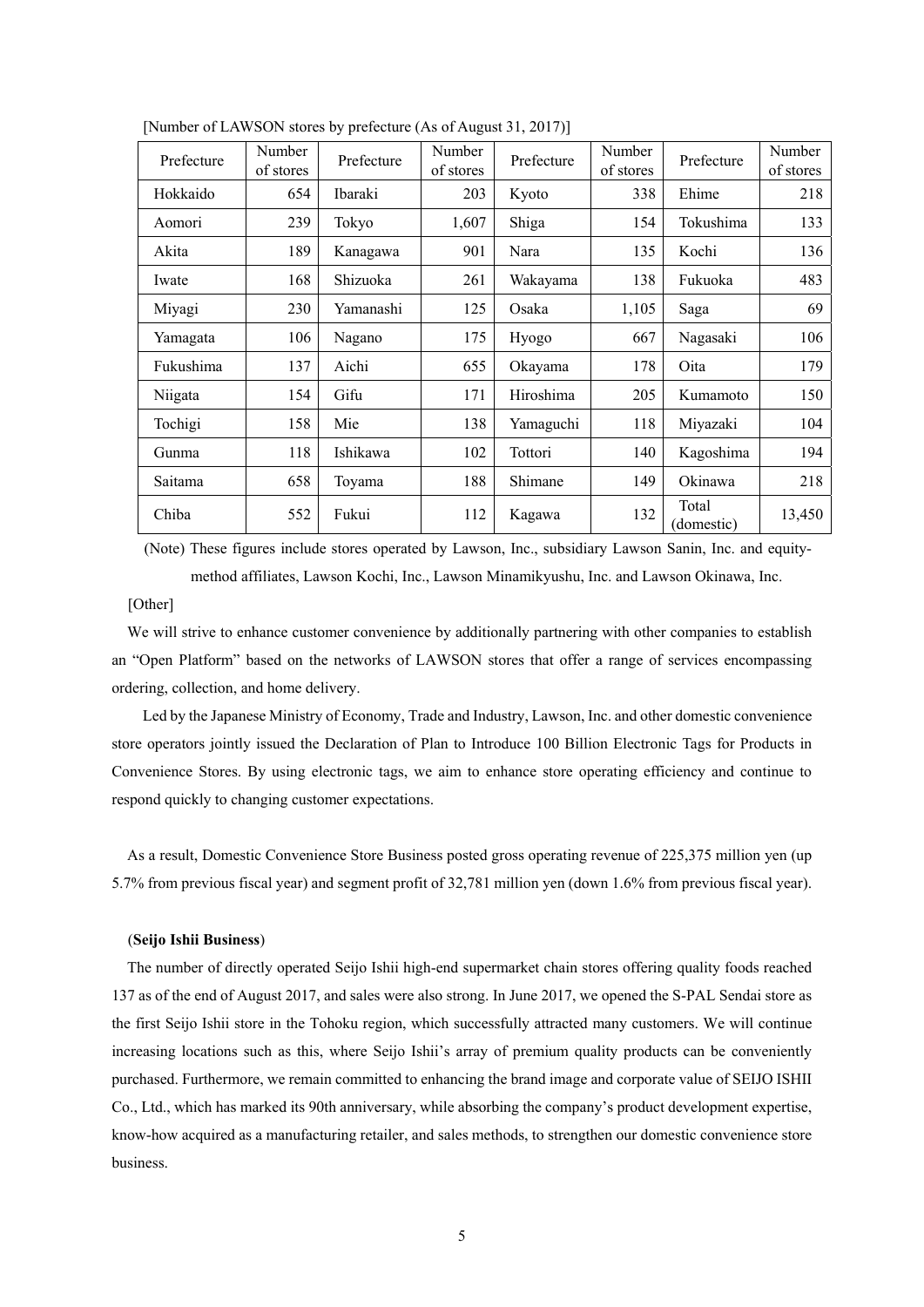As a result, Seijo Ishii Business posted gross operating revenue of 38,933 million yen (up 7.9% from previous fiscal year) and segment profit of 3,032 million yen (up 3.1% from previous fiscal year).

#### **(Entertainment-related Business)**

With regards to our entertainment-related business, Lawson HMV Entertainment, Inc., which forms the core of the business, continued to secure top-class ticket transaction value in the ticketing industry. HMV, which sells music CDs and DVDs, also operates the HMV Record Shop specializing in second-hand analog records and CDs. Including the HMV Record Shop, the number of HMV stores totaled 54 as of the end of August 2017. We will strive to offer an even wider selection of products and services to better respond to customer needs by, for example, expanding the scope of our entertainment business. As of the end of August 2017, United Cinemas Co., Ltd. operates cinemas at 39 sites, offering 353 screens nationwide including those operated on commission. In July 2017, Japan's first ScreenX, a triple-screen film projection system, was introduced at the United Cinemas Aqua City Odaiba. By projecting images not only on the front screen, but also on screens on both side walls, ScreenX provides a 270-degree view, offering the audience an immersive movie experience.

As a result, Entertainment-related Business posted gross operating revenue of 39,379 million yen (up 10.2% from previous fiscal year) and segment profit of 2,464 million yen (up 9.2% from previous fiscal year).

#### **(Other Business)**

In addition to the aforementioned businesses, the Group is also involved in the Overseas Business and the Financial Services-related Business.

With regards to Overseas Business, the Group's operating companies opened LAWSON stores in the People's Republic of China, Thailand, Indonesia, the Philippines, and the United States of America (Hawaii).

In the People's Republic of China, after being the first Japanese convenience store operator to advance into Shanghai, we made inroads into Chongqing, Dalian, Beijing, and Wuhan. The number of LAWSON stores in the country is increasing steadily, reaching 1,216 as of the end of August 2017, including 5 stores opened simultaneously in Nanjing City, Jiangsu Province in August 2017.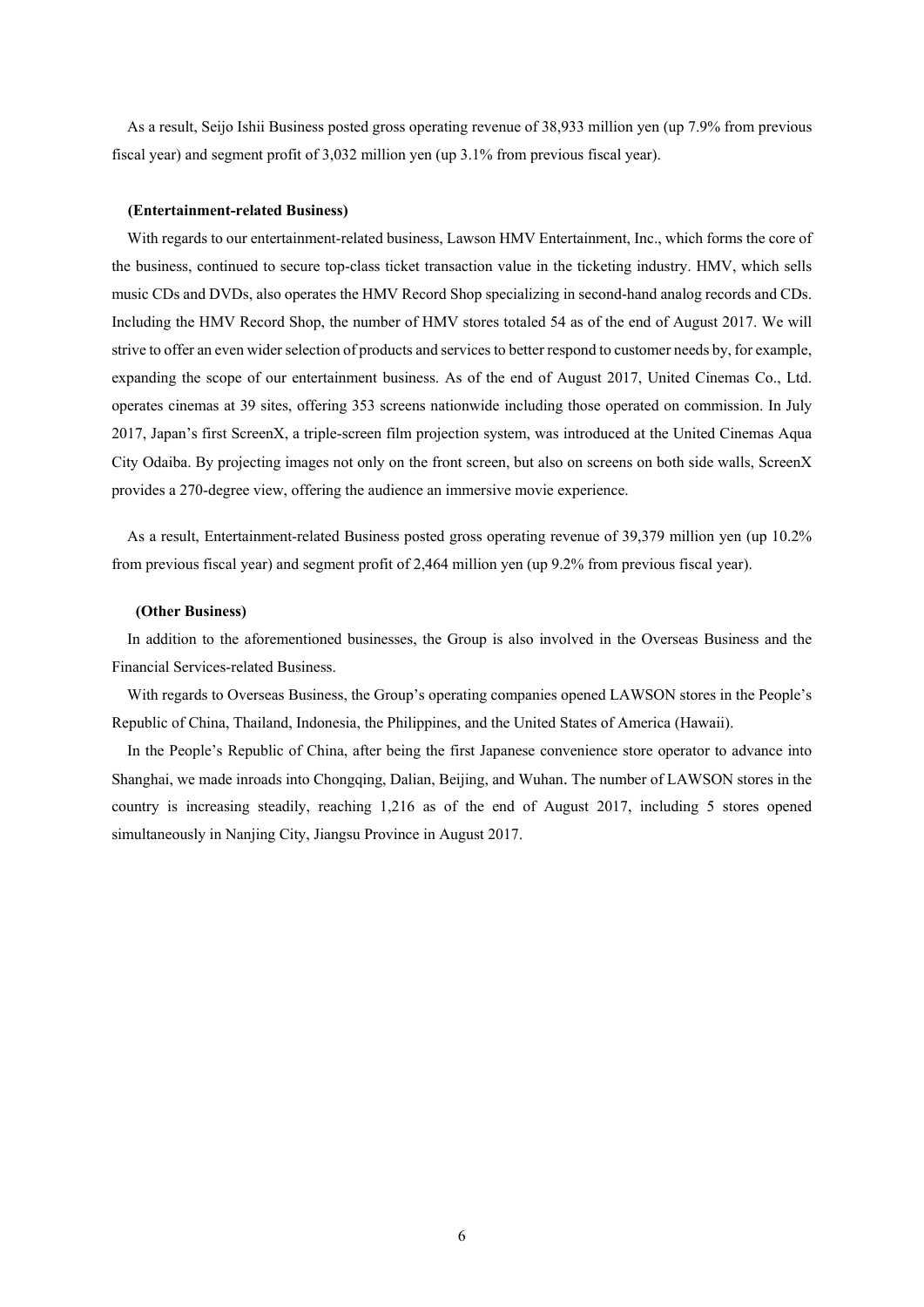|                                        | Number of stores    | Change during | Number of stores  |
|----------------------------------------|---------------------|---------------|-------------------|
| Country/Region                         | (As of February 28, | period        | (As of August 31, |
|                                        | 2017)               |               | 2017)             |
| China<br>Shanghai and surrounding area | 665                 | 115           | 780               |
| China<br>Chongqing                     | 136                 | 9             | 145               |
| Dalian<br>China                        | 82                  | 14            | 96                |
| China<br>Beijing                       | 48                  | 13            | 61                |
| Wuhan<br>China                         | 72                  | 62            | 134               |
| Thailand                               | 85                  | 7             | 92                |
| Indonesia                              | 36                  | 1             | 37                |
| Philippines                            | 30                  | 2             | 32                |
| United States of America<br>Hawaii     | $\overline{c}$      |               | 2                 |
| Total                                  | 1,156               | 223           | 1,379             |

#### [Distribution of LAWSON Brand Stores Overseas by Region]

Lawson ATM Networks, Inc., which operates a Financial Services-related Business, continued contributing to consolidated results owing to an increase in the number of ATMs installed. We strengthened partnerships with new financial institutions bringing the total number of our financial institution partners to 89 nationwide (up 2 from previous fiscal year), including online banks, and the number of ATMs installed nationwide to 12,172 (up 260 from previous fiscal year) as of the end of August 2017.

As a result, Other Business posted gross operating revenue of 29,706 million yen (up 20.1% from previous fiscal year) and segment profit of 642 million yen (down 54.5% from previous fiscal year).

Through Lawson Bank Preparatory Company, Inc. established in November 2016, we are continuing to work on establishing a bank by leveraging Lawson's past experience in financial services. We are proceeding on the assumption that approval from the relevant authorities will be obtained.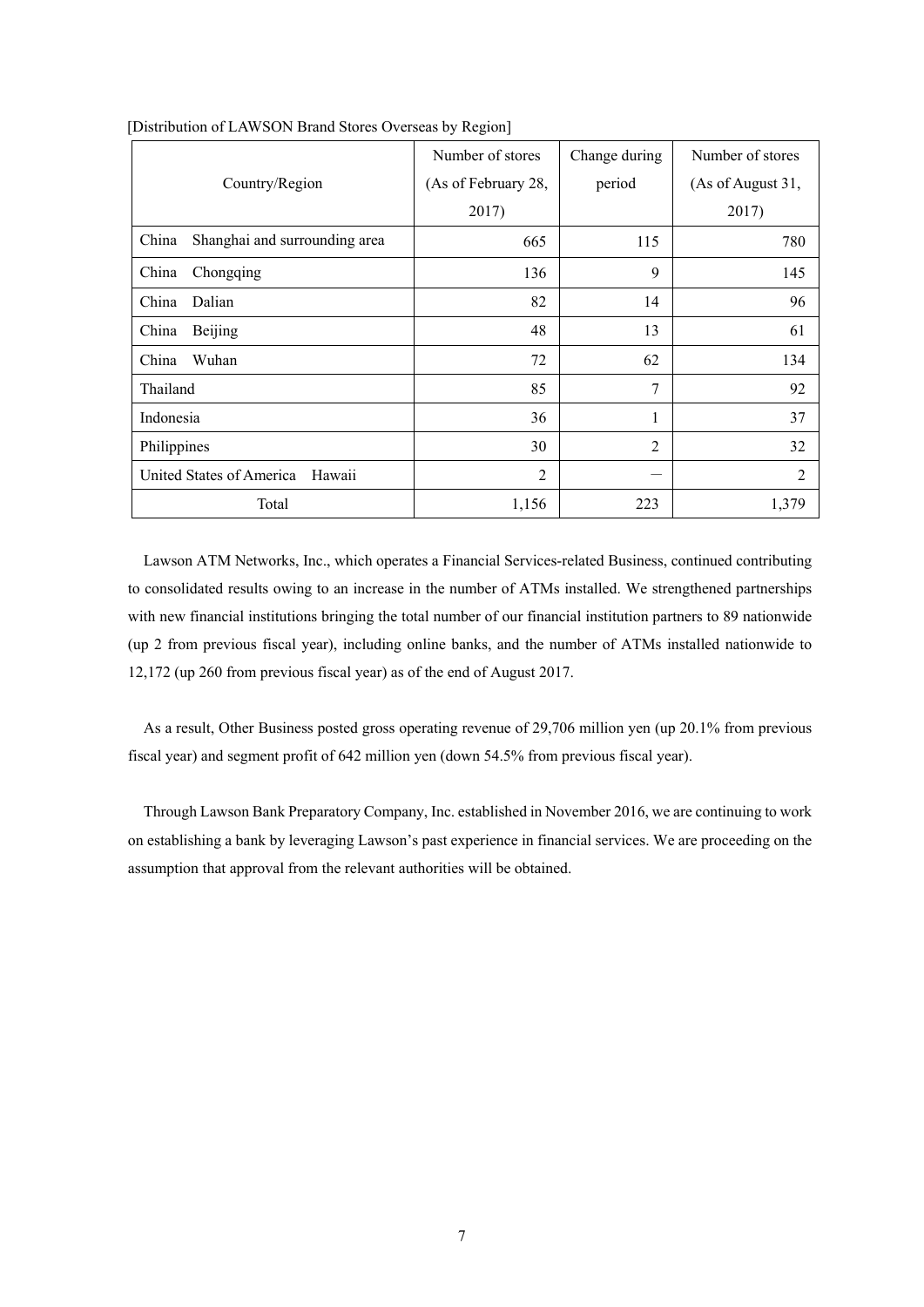#### **(2) Explanation Regarding Consolidated Financial Position**

① Assets, liabilities and net assets at the end of the first half of fiscal year 2017

Current assets increased by 20,577 million yen from the end of the previous fiscal year to 269,855 million yen, mainly reflecting an increase of 11,907 million yen in accounts receivable-other and an increase of 7,975 million yen in cash and deposits. Non-current assets increased by 31,442 million yen from the end of the previous fiscal year to 648,741 million yen, mainly reflecting an increase of 14,305 million yen in property and store equipment. Consequently, total assets increased by 52,019 million yen from the end of the previous fiscal year to 918,597 million yen.

 Current liabilities increased by 42,370 million yen from the end of the previous fiscal year to 399,154 million yen, mainly reflecting an increase of 33,436 million yen in deposits received. Non-current liabilities increased by 5,846 million yen from the end of the previous fiscal year to 229,645 million yen, mainly reflecting an increase of 5,352 million yen in lease obligations. Consequently, total liabilities increased by 48,217 million yen from the end of the previous fiscal year to 628,799 million yen.

 Net assets increased by 3,801 million yen from the end of the previous fiscal year to 289,797 million yen, mainly reflecting an increase of 10,578 million yen in retained earnings. Consequently, shareholders' equity ratio was 30.9%, down from 31.7% as of the end of the previous fiscal year.

② Cash flows during the first half of fiscal year 2017

Cash and cash equivalents at August 31, 2017 increased by 8,394 million yen from the end of the previous fiscal year to 76,086 million yen.

Net cash provided by operating activities was 119,144 million yen, an increase of 27,671 million yen from the corresponding period of the previous fiscal year, mainly due to an increase in deposits received.

Net cash used in investing activities was (44,439) million yen, an increase of (15,448) million yen from the corresponding period of the previous fiscal year, mainly due to an increase in payments for transfer of business.

Net cash used in financing activities was (67,007) million yen, an increase of (39,248) million yen from the corresponding period of the previous fiscal year, mainly due to a decrease in short-term loans payable.

#### **(3) Explanation Regarding Forward-looking Statements**

We have amended the gross operating revenue forecast for the 2017 fiscal year.

The business forecasts and future prospects presented herein are made based on currently available information and are subject to potential risks and uncertainties. As such, actual business results may significantly differ from those expressed or implied in the forecasts due to changes in various factors.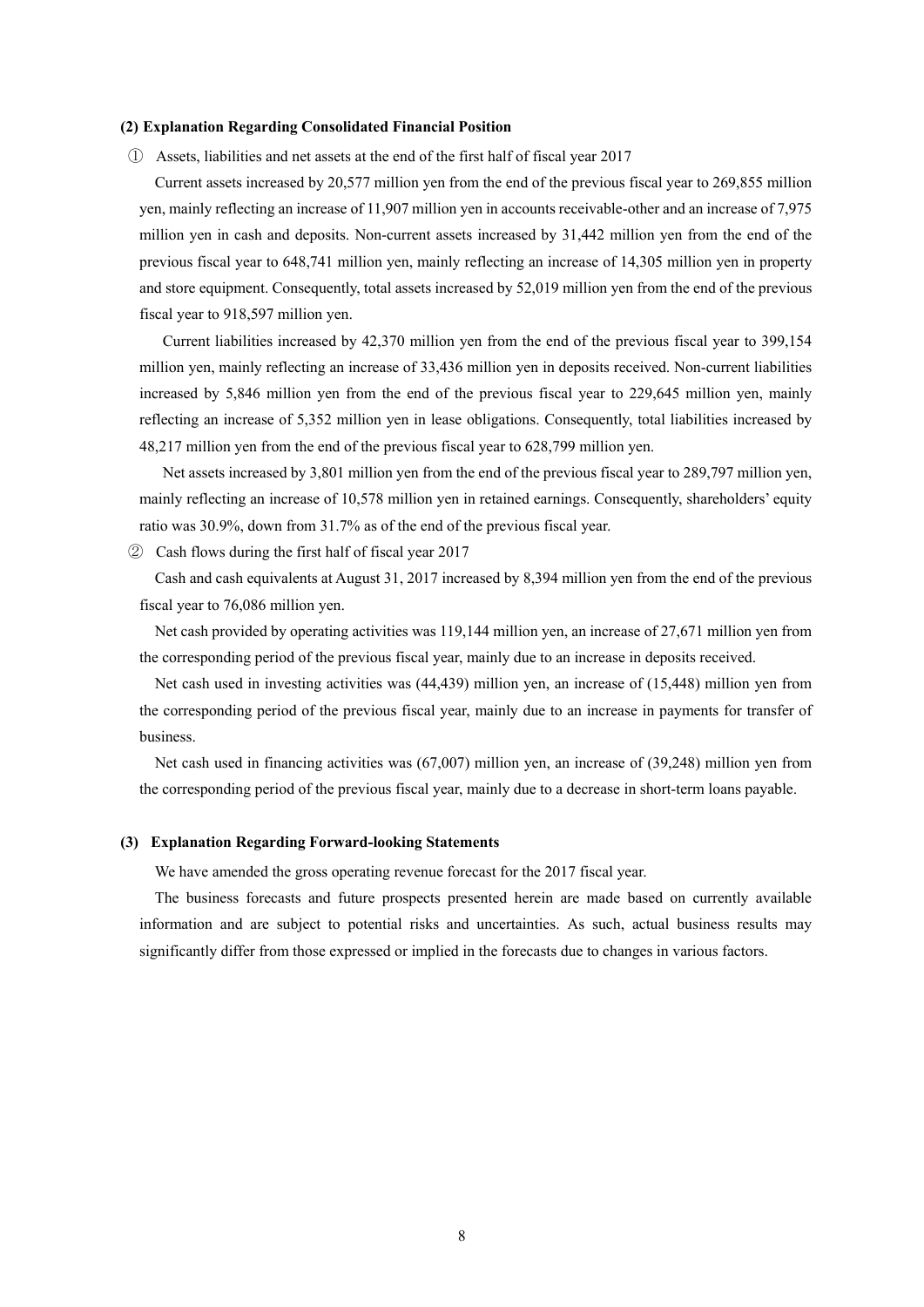## **2. Consolidated Financial Statements and Main Notes**

# **(1) Consolidated Balance Sheet**

As of February 28, 2017 and August 31, 2017

|                                                |                      | (Millions of yen) |
|------------------------------------------------|----------------------|-------------------|
|                                                | Previous fiscal year | Current 1st Half  |
|                                                | As of                | As of             |
|                                                | February 28, 2017    | August 31, 2017   |
| <b>Assets</b>                                  |                      |                   |
| <b>Current assets:</b>                         |                      |                   |
| Cash and deposits                              | 68,115               | 76,090            |
| Accounts receivable-due from franchised stores | 39,982               | 38,142            |
| Lease receivables                              | 12,336               | 12,176            |
| Merchandise                                    | 18,130               | 18,803            |
| Accounts receivable-other                      | 78,363               | 90,271            |
| Deferred tax assets                            | 3,907                | 3,630             |
| Other                                          | 28,493               | 30,773            |
| Allowance for doubtful accounts                | (50)                 | (33)              |
| <b>Total current assets</b>                    | 249,278              | 269,855           |
| <b>Non-current assets:</b>                     |                      |                   |
| Property and store equipment:                  |                      |                   |
| Buildings and structures, net                  | 183,747              | 189,759           |
| Tools, furniture and fixtures, net             | 18,581               | 18,037            |
| Leased assets, net                             | 110,472              | 118,488           |
| Other, net                                     | 11,708               | 12,531            |
| Total property and store equipment             | 324,510              | 338,816           |
| <b>Intangible assets:</b>                      |                      |                   |
| Software                                       | 37,567               | 42,439            |
| Goodwill                                       | 46,041               | 44,383            |
| Trademark right                                | 10,691               | 10,382            |
| Other                                          | 499                  | 7,215             |
| <b>Total intangible assets</b>                 | 94,800               | 104,421           |
| <b>Investments and other assets:</b>           |                      |                   |
| Long-term loans receivable                     | 44,495               | 45,481            |
| Guarantee deposits                             | 95,594               | 97,803            |
| Deferred tax assets                            | 23,138               | 21,610            |
| Other                                          | 35,728               | 41,626            |
| Allowance for doubtful accounts                | (968)                | (1,018)           |
| Total investments and other assets             | 197,988              | 205,504           |
| <b>Total non-current assets</b>                | 617,299              | 648,741           |
| <b>Total assets</b>                            | 866,577              | 918,597           |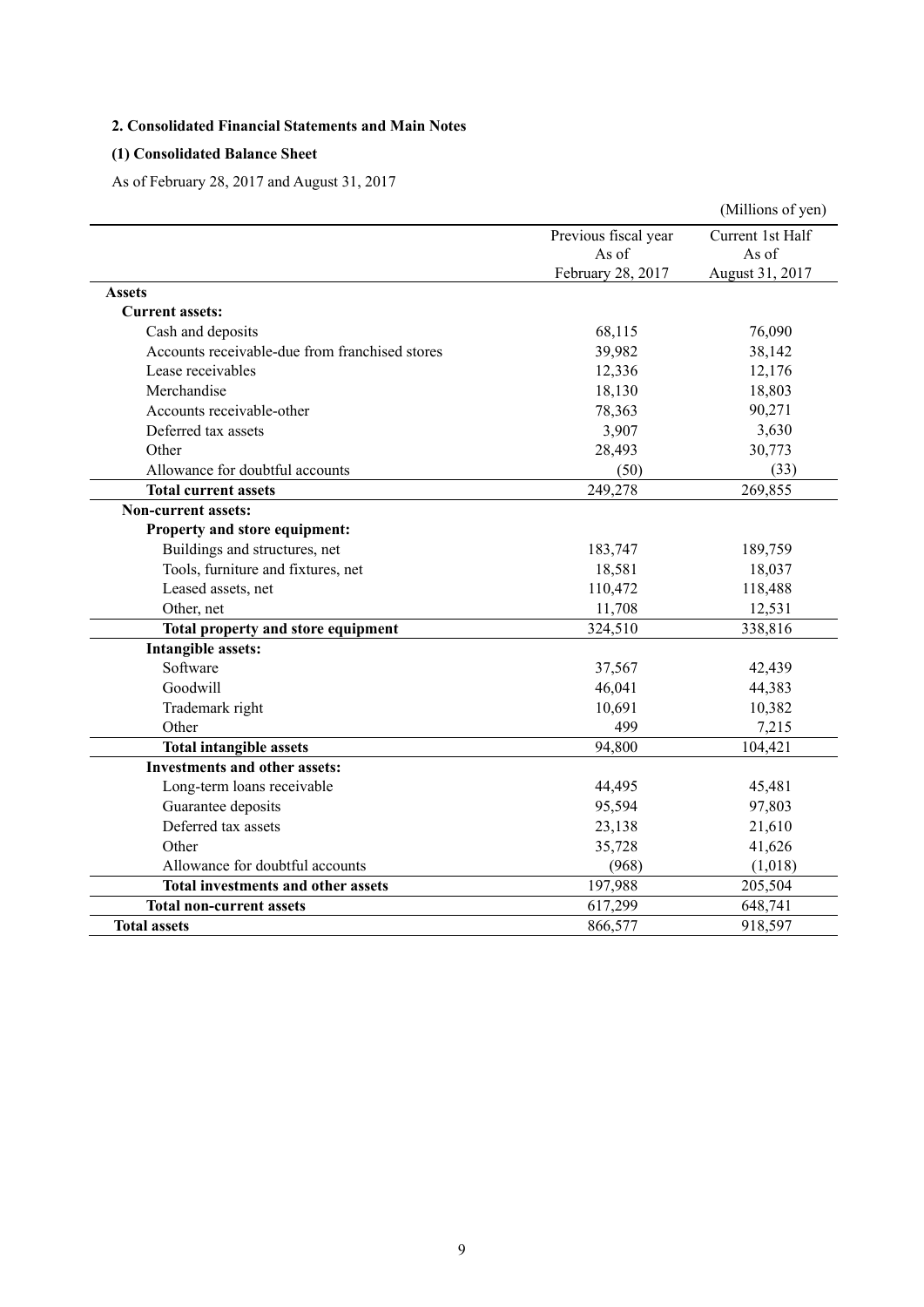|                                                         |                      | (Millions of yen) |
|---------------------------------------------------------|----------------------|-------------------|
|                                                         | Previous fiscal year | Current 1st Half  |
|                                                         | As of                | As of             |
|                                                         | February 28, 2017    | August 31, 2017   |
| <b>Liabilities</b>                                      |                      |                   |
| <b>Current liabilities:</b>                             |                      |                   |
| Accounts payable-trade                                  | 110,834              | 136,424           |
| Short-term loans payable                                | 31,180               | 1,420             |
| Current portion of long-term loans payable              | 575                  | 575               |
| Lease obligations                                       | 28,012               | 30,244            |
| Accounts payable-other                                  | 59,734               | 65,632            |
| Income taxes payable                                    | 9,876                | 12,247            |
| Deposits received                                       | 103,156              | 136,593           |
| Provision for bonuses                                   | 3,427                | 3,728             |
| Other                                                   | 9,985                | 12,288            |
| <b>Total current liabilities</b>                        | 356,783              | 399,154           |
| <b>Non-current liabilities:</b>                         |                      |                   |
| Long-term loans payable                                 | 56,703               | 56,131            |
| Lease obligations                                       | 99,983               | 105,336           |
| Deferred tax liabilities                                | 957                  | 1,708             |
| Provision for retirement benefits to executive officers |                      |                   |
| and audit and supervisory board members                 | 332                  | 328               |
| Net defined benefit liability                           | 13,083               | 13,453            |
| Asset retirement obligations                            | 26,958               | 27,794            |
| Other                                                   | 25,779               | 24,893            |
| <b>Total non-current liabilities</b>                    | 223,798              | 229,645           |
| <b>Total liabilities</b>                                | 580,581              | 628,799           |
| <b>Net assets</b>                                       |                      |                   |
| Shareholders' equity:                                   |                      |                   |
| Capital stock                                           | 58,506               | 58,506            |
| Capital surplus                                         | 49,083               | 46,689            |
| Retained earnings                                       | 165,162              | 175,740           |
| Treasury shares                                         | (1,210)              | (1,040)           |
| Total shareholders' equity                              | 271,541              | 279,896           |
| Accumulated other comprehensive income:                 |                      |                   |
| Valuation difference on available-for-sale securities   | 274                  | 1,163             |
| Revaluation reserve for land                            | (618)                | (618)             |
| Foreign currency translation adjustment                 | 4,610                | 4,225             |
| Remeasurements of defined benefit plans                 | (927)                | (851)             |
| Total accumulated other comprehensive income            | 3,338                | 3,918             |
| Subscription rights to shares                           | 314                  | 197               |
| Non-controlling interests                               | 10,800               | 5,785             |
| <b>Total net assets</b>                                 | 285,995              | 289,797           |
| Total liabilities and net assets                        | 866,577              | 918,597           |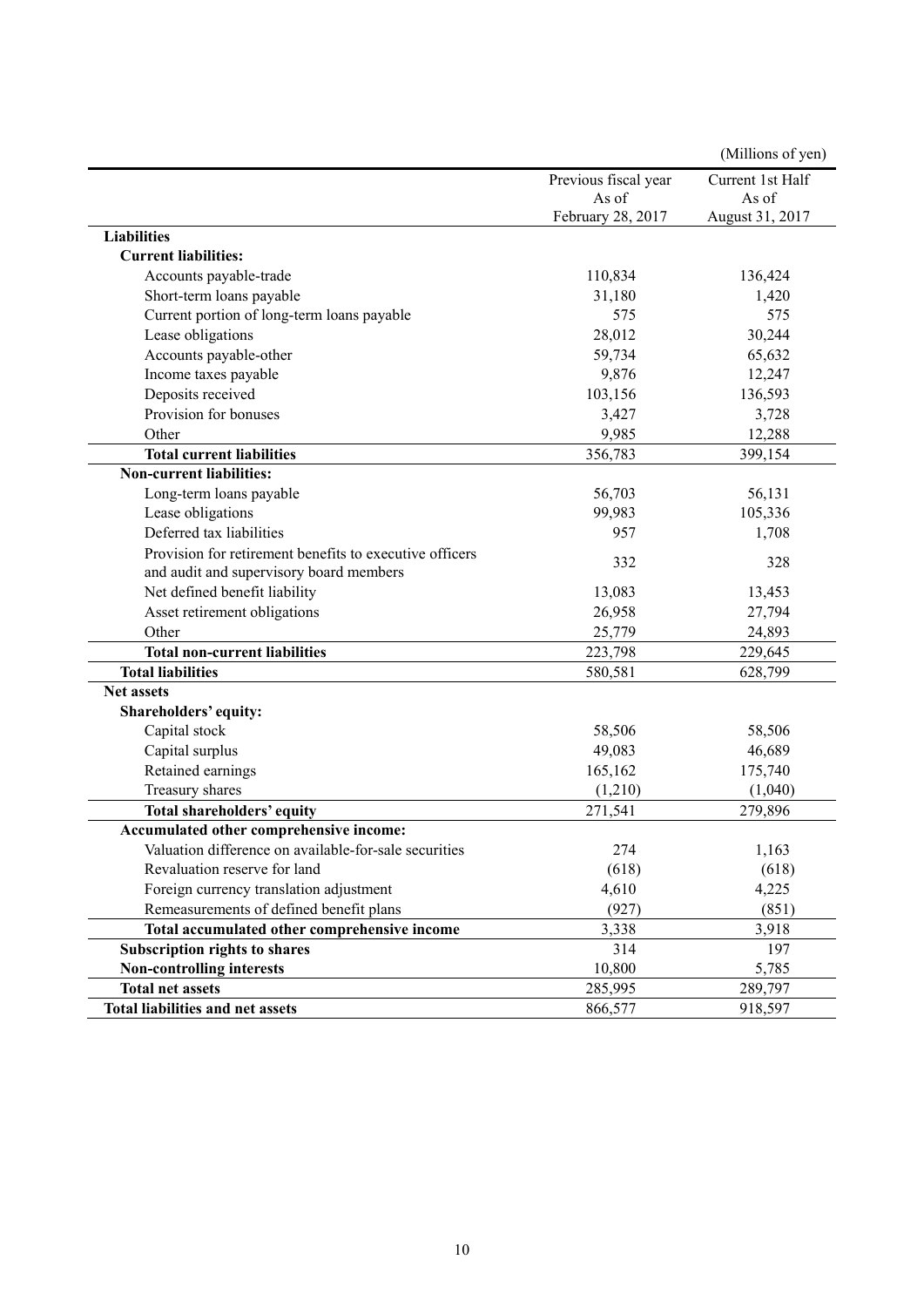## **(2) Consolidated Statement of Income and Consolidated Statement of Comprehensive Income**

## **Consolidated Statement of Income**

For the first half of the fiscal year ended February 28, 2017 and the first half of the fiscal year ending February 28, 2018

|                                                        |                    | (Millions of yen)  |
|--------------------------------------------------------|--------------------|--------------------|
|                                                        | Previous 1st Half  | Current 1st Half   |
|                                                        | From March 1, 2016 | From March 1, 2017 |
|                                                        | to August 31, 2016 | to August 31, 2017 |
| <b>Gross operating revenue</b>                         | 306,231            | 329,402            |
| <b>Net sales</b>                                       | 116,997            | 131,033            |
| <b>Cost of sales</b>                                   | 80,034             | 90,077             |
| <b>Gross profit</b>                                    | 36,962             | 40,956             |
| <b>Operating revenue:</b>                              |                    |                    |
| Income from franchised stores                          | 139,422            | 147,248            |
| Other operating revenue                                | 49,811             | 51,120             |
| <b>Total operating revenue</b>                         | 189,234            | 198,369            |
| <b>Operating gross profit</b>                          | 226,196            | 239,325            |
| Selling, general and administrative expenses           | 186,270            | 200,380            |
| <b>Operating income</b>                                | 39,925             | 38,945             |
| Non-operating income:                                  |                    |                    |
| Interest income                                        | 365                | 352                |
| Share of profit of entities accounted for using equity |                    |                    |
| method                                                 | 391                | 431                |
| Other                                                  | 1,148              | 1,103              |
| <b>Total non-operating income</b>                      | 1,905              | 1,887              |
| Non-operating expenses:                                |                    |                    |
| Interest expenses                                      | 961                | 959                |
| Loss on cancellation of leases                         | 722                | 660                |
| Loss on disaster                                       | 723                |                    |
| Other                                                  | 1,039              | 755                |
| <b>Total non-operating expenses</b>                    | 3,447              | 2,376              |
| <b>Ordinary income</b>                                 | 38,384             | 38,456             |
| <b>Extraordinary income:</b>                           |                    |                    |
| Gain on sales of shares of subsidiaries and associates |                    | 302                |
| <b>Total extraordinary income</b>                      |                    | 302                |
| <b>Extraordinary losses:</b>                           |                    |                    |
| Loss on sales of non-current assets                    | 99                 | 149                |
| Loss on retirement of non-current assets               | 1,928              | 1,293              |
| Impairment loss                                        | 522                | 668                |
| <b>Total extraordinary losses</b>                      | 2,551              | 2,111              |
| Profit before income taxes                             | 35,832             | 36,648             |
| Income taxes-current                                   | 9,399              | 10,581             |
| Income taxes-deferred                                  | 3,387              | 2,157              |
| <b>Total income taxes</b>                              | 12,786             | 12,739             |
| <b>Profit</b>                                          | 23,045             | 23,908             |
| Profit attributable to non-controlling interests       | 437                | 263                |
| Profit attributable to owners of parent                | 22,608             | 23,644             |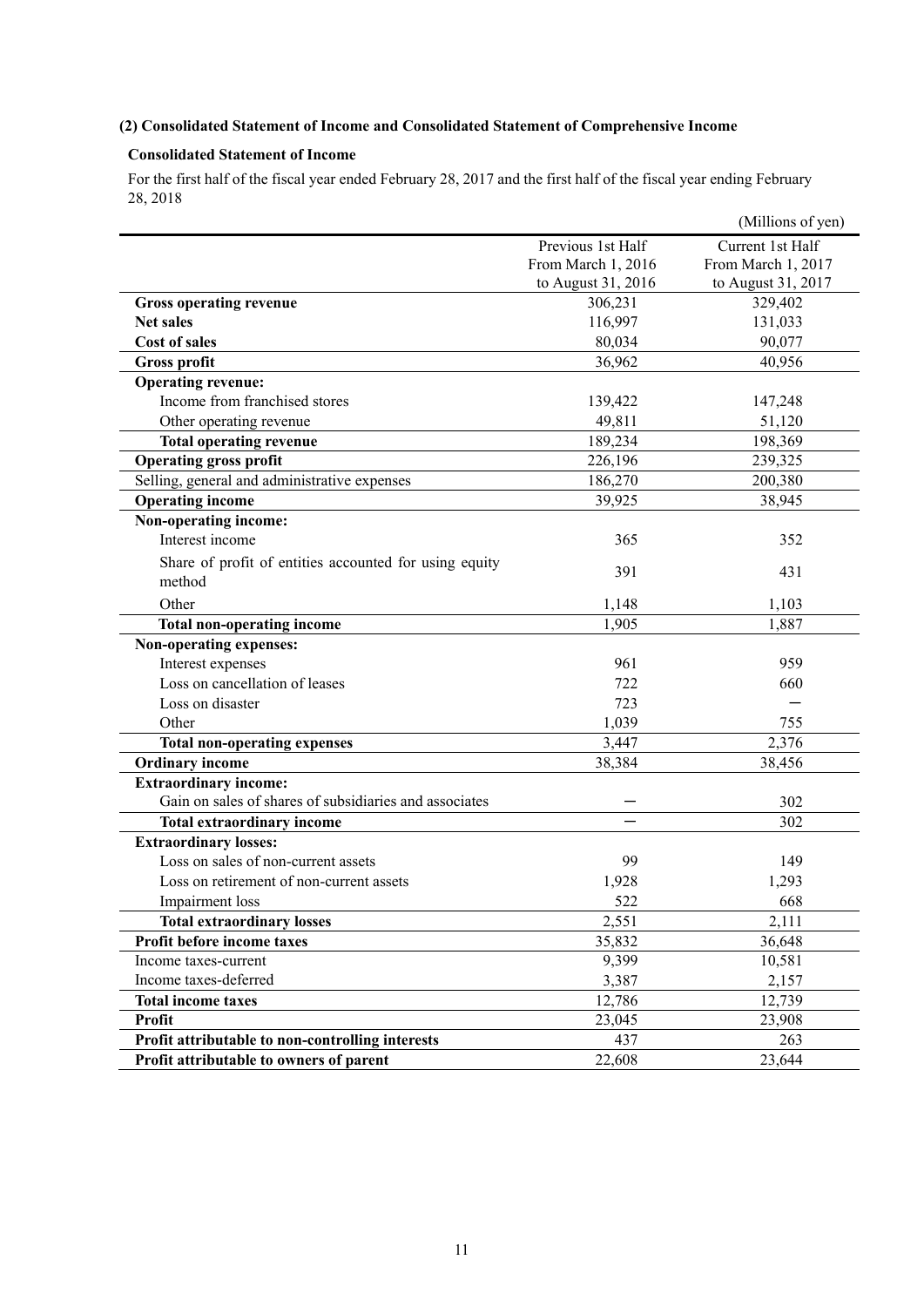## **Consolidated Statement of Comprehensive Income**

For the first half of the fiscal year ended February 28, 2017 and the first half of the fiscal year ending February 28, 2018

|                                                       |                    | (Millions of yen)  |
|-------------------------------------------------------|--------------------|--------------------|
|                                                       | Previous 1st Half  | Current 1st Half   |
|                                                       | From March 1, 2016 | From March 1, 2017 |
|                                                       | to August 31, 2016 | to August 31, 2017 |
| <b>Profit</b>                                         | 23,045             | 23,908             |
| Other comprehensive income                            |                    |                    |
| Valuation difference on available-for-sale securities | (780)              | 888                |
| Foreign currency translation adjustment               | (1,513)            | (373)              |
| Remeasurements of defined benefit plans               | 34                 | 76                 |
| Total other comprehensive income                      | (2,260)            | 592                |
| <b>Comprehensive income</b>                           | 20,785             | 24,500             |
| Comprehensive income attributable to                  |                    |                    |
| Owners of parent                                      | 20,455             | 24,224             |
| Non-controlling interests                             | 329                | 276                |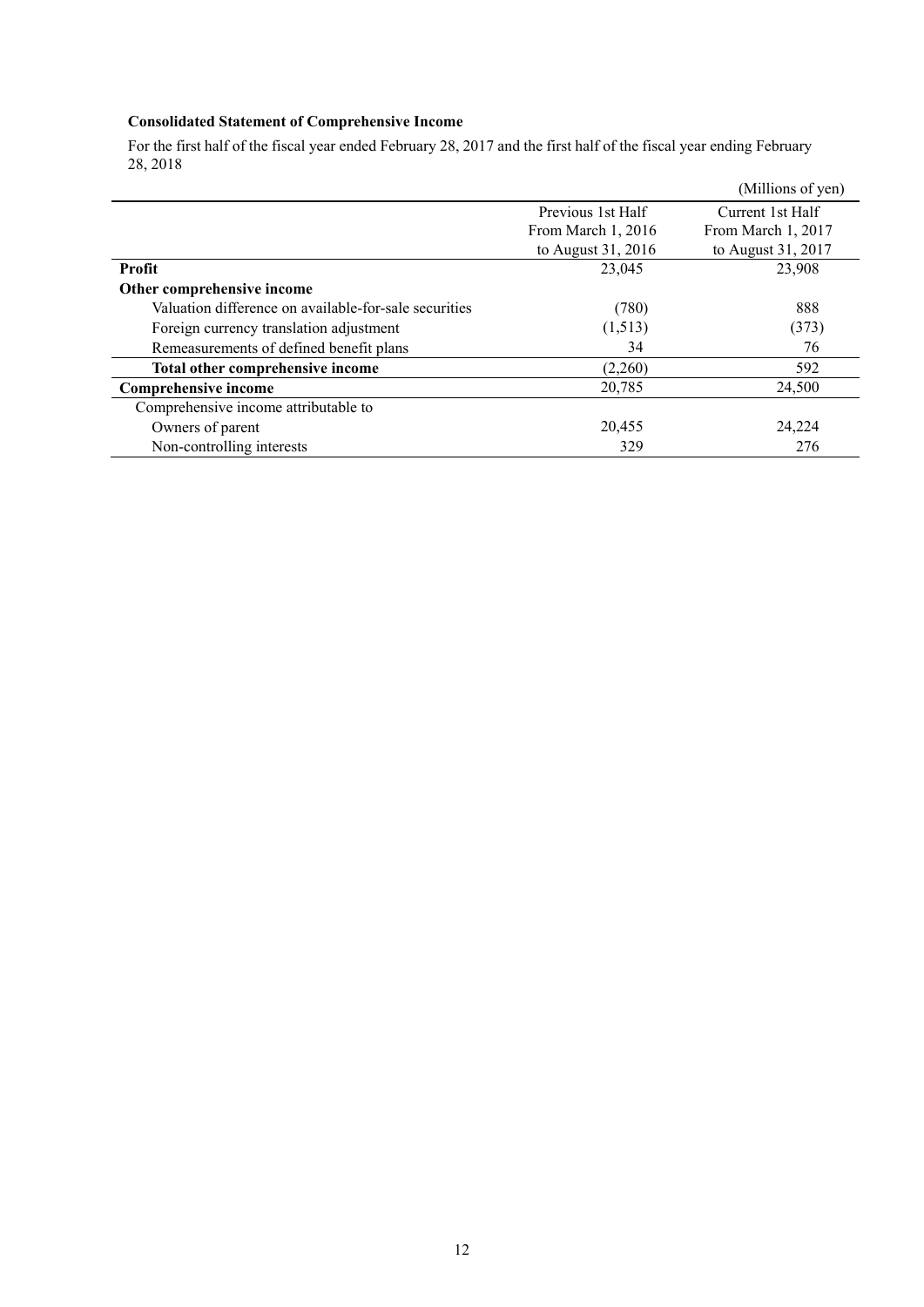## **(3) Consolidated Statement of Cash Flows**

For the first half of the fiscal year ended February 28, 2017 and the first half of the fiscal year ending February 28, 2018

|                                                                                                     |                    | (Millions of yen)  |
|-----------------------------------------------------------------------------------------------------|--------------------|--------------------|
|                                                                                                     | Previous 1st Half  | Current 1st Half   |
|                                                                                                     | From March 1, 2016 | From March 1, 2017 |
|                                                                                                     | to August 31, 2016 | to August 31, 2017 |
| Net cash provided by (used in) operating activities:                                                |                    |                    |
| Profit before income taxes                                                                          | 35,832             | 36,648             |
| Depreciation and amortization                                                                       | 26,971             | 27,911             |
| Impairment loss                                                                                     | 522                | 668                |
| Interest income                                                                                     | (365)              | (352)              |
| Interest expenses                                                                                   | 961                | 959                |
| Loss on retirement of non-current assets                                                            | 1,928              | 1,293              |
| Decrease (increase) in notes and accounts receivable-trade                                          | (3,655)            | 1,818              |
| Decrease (increase) in accounts receivable-other                                                    | (19,360)           | (11, 974)          |
| Increase (decrease) in notes and accounts payable-trade                                             | 21,596             | 25,692             |
| Increase (decrease) in accounts payable-other                                                       | 6,134              | 5,471              |
| Increase (decrease) in deposits received                                                            | 22,428             | 33,434             |
| Increase (decrease) in net defined benefit liability                                                | 409                | 369                |
| Other                                                                                               | 6,037              | 5,840              |
| <b>Subtotal</b>                                                                                     | 99,441             | 127,780            |
| Interest income received                                                                            | 367                | 355                |
| Interest expenses paid                                                                              | (966)              | (960)              |
| Income taxes paid                                                                                   | (7,368)            | (8,031)            |
| Net cash provided by (used in) operating activities                                                 | 91,473             | 119,144            |
| Net cash provided by (used in) investing activities:                                                |                    |                    |
| Purchase of property and store equipment                                                            | (16, 139)          | (17, 801)          |
| Purchase of intangible assets                                                                       | (7,295)            | (8,635)            |
| Purchase of long-term prepaid expenses                                                              | (2,528)            | (7, 362)           |
| Payments for transfer of business                                                                   | (343)              | (6,692)            |
| Other                                                                                               | (2,684)            | (3,947)            |
| Net cash provided by (used in) investing activities                                                 | (28,991)           | (44, 439)          |
| Net cash provided by (used in) financing activities:                                                |                    |                    |
| Net increase (decrease) in short-term loans payable                                                 | (240)              | (30,047)           |
| Repayments of lease obligations                                                                     | (14, 698)          | (16,365)           |
| Cash dividends paid                                                                                 | (12, 249)          | (12, 501)          |
| Payments from changes in ownership interests in subsidiaries that do                                |                    |                    |
| not result in change in scope of consolidation                                                      |                    | (7, 799)           |
| Other                                                                                               | (570)              | (293)              |
| Net cash provided by (used in) financing activities                                                 | (27, 758)          | (67,007)           |
| Effect of exchange rate change on cash and cash equivalents                                         | (836)              | (67)               |
| Net increase (decrease) in cash and cash equivalents                                                | 33,887             | 7,629              |
| Cash and cash equivalents at beginning of period                                                    | 69,793             | 67,692             |
| Increase (decrease) in cash and cash equivalents resulting from<br>change of scope of consolidation | 335                | 765                |
| Cash and cash equivalents at end of period                                                          | 104,016            | 76,086             |